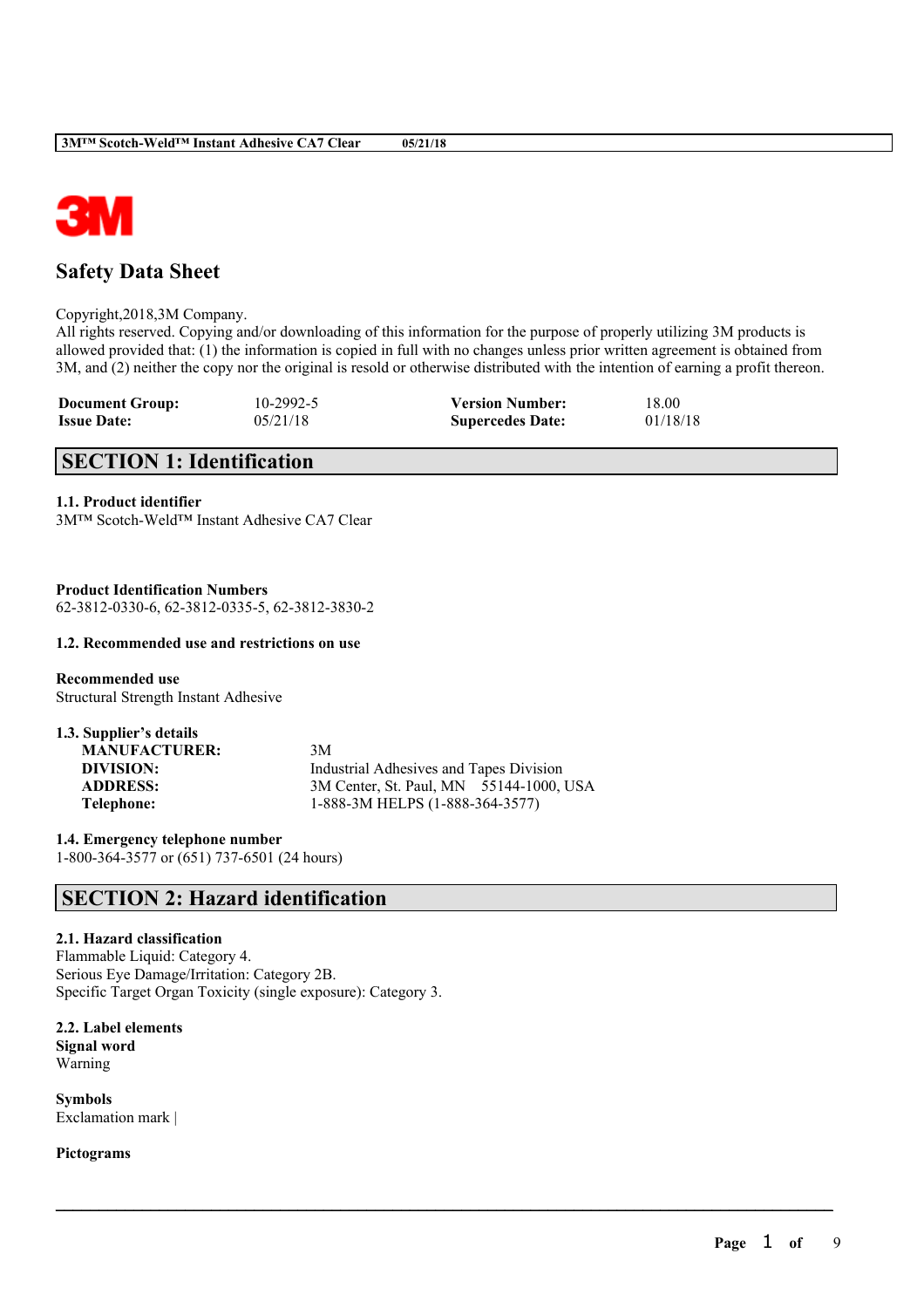

**Hazard Statements** Combustible liquid.

Causes eye irritation. May cause respiratory irritation.

## **Precautionary Statements**

## **Prevention:**

Keep away from heat/sparks/open flames/hot surfaces. - No smoking. Avoid breathing dust/fume/gas/mist/vapors/spray. Use only outdoors or in a well-ventilated area. Wear protective gloves and eye/face protection. Wash thoroughly after handling.

## **Response:**

IF INHALED: Remove person to fresh air and keep comfortable for breathing. IF IN EYES: Rinse cautiously with water for several minutes. Remove contact lenses, if present and easy to do. Continue rinsing. If eye irritation persists: Get medical advice/attention. Call a POISON CENTER or doctor/physician if you feel unwell.

In case of fire: Use a fire fighting agent suitable for flammable liquids such as dry chemical or carbon dioxide to extinguish.

# **Storage:**

Keep cool. Keep container tightly closed. Store locked up in a well-ventilated place.

## **Disposal:**

Dispose of contents/container in accordance with applicable local/regional/national/international regulations.

# **SECTION 3: Composition/information on ingredients**

| Ingredient                   | C.A.S. No.      | $\frac{1}{6}$ by Wt         |
|------------------------------|-----------------|-----------------------------|
| <b>IMETHYL CYANOACRYLATE</b> | $137 - 05 - 3$  | $96 -$<br>99 Trade Secret * |
| POLY(METHYL METHACRYLATE)    | $9011 - 14 - 7$ | l< 4 Trade Secret *         |

\*The specific chemical identity and/or exact percentage (concentration) of this composition has been withheld as a trade secret.

 $\mathcal{L}_\mathcal{L} = \mathcal{L}_\mathcal{L} = \mathcal{L}_\mathcal{L} = \mathcal{L}_\mathcal{L} = \mathcal{L}_\mathcal{L} = \mathcal{L}_\mathcal{L} = \mathcal{L}_\mathcal{L} = \mathcal{L}_\mathcal{L} = \mathcal{L}_\mathcal{L} = \mathcal{L}_\mathcal{L} = \mathcal{L}_\mathcal{L} = \mathcal{L}_\mathcal{L} = \mathcal{L}_\mathcal{L} = \mathcal{L}_\mathcal{L} = \mathcal{L}_\mathcal{L} = \mathcal{L}_\mathcal{L} = \mathcal{L}_\mathcal{L}$ 

# **SECTION 4: First aid measures**

## **4.1. Description of first aid measures**

## **Inhalation:**

Remove person to fresh air. If you feel unwell, get medical attention.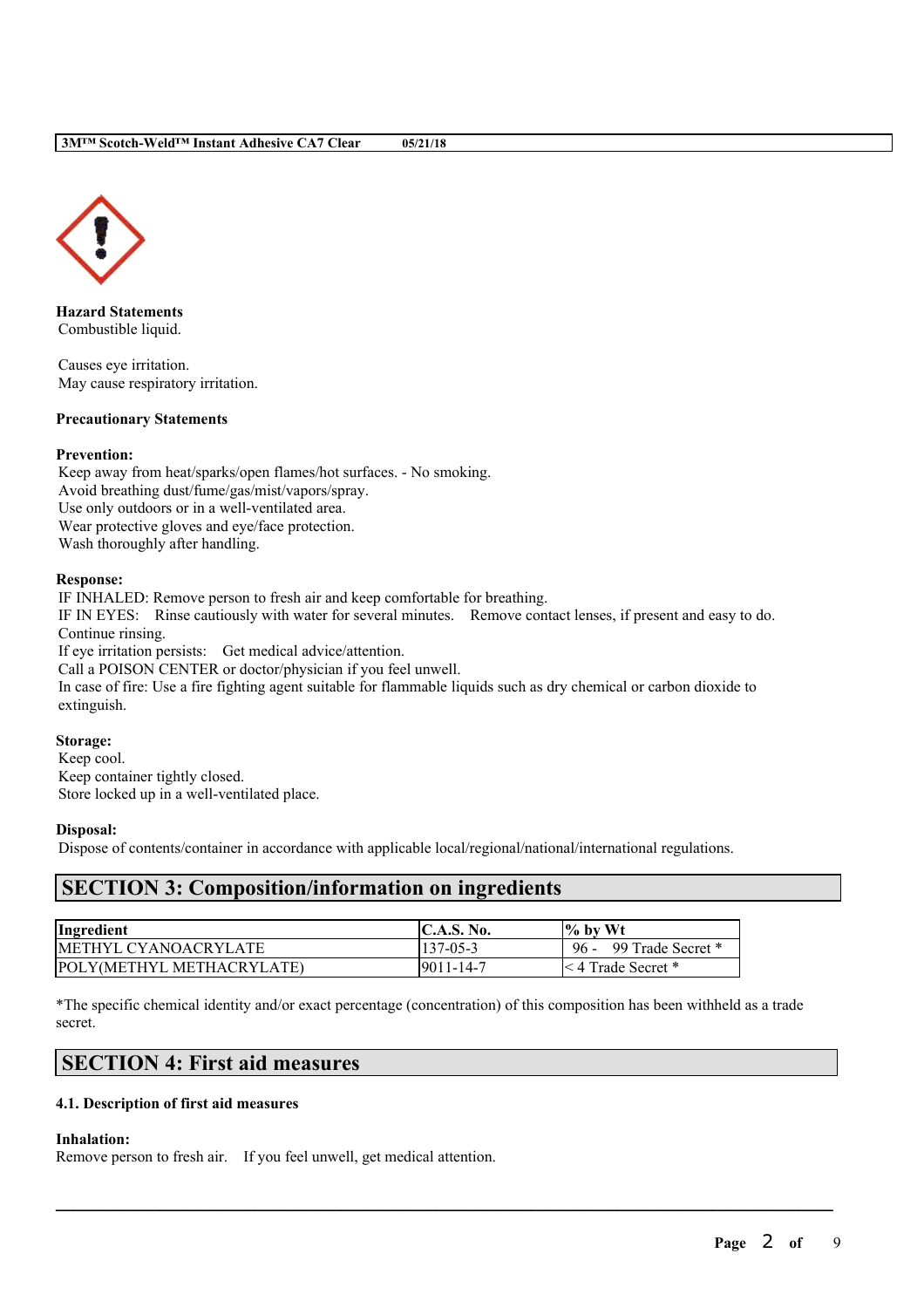#### **Skin Contact:**

FOR SKIN BONDS: Quickly soak in warm water and avoid use of excessive force to free bonded area. If unable to free bonded area, or if lips or mouth are bonded, get medical attention. If irritation persists, get medical attention.

#### **Eye Contact:**

Immediately flush eyes with large amounts of water for at least 15 minutes. Get immediate medical attention. DO NOT force eyelids open.

### **If Swallowed:**

Rinse mouth. If you feel unwell, get medical attention.

### **4.2. Most important symptoms and effects, both acute and delayed**

See Section 11.1. Information on toxicological effects.

### **4.3. Indication of any immediate medical attention and special treatment required**

Not applicable

# **SECTION 5: Fire-fighting measures**

## **5.1. Suitable extinguishing media**

DO NOT USE WATER In case of fire: Use a fire fighting agent suitable for flammable liquids such as dry chemical or carbon dioxide to extinguish.

### **5.2. Special hazards arising from the substance or mixture**

Closed containers exposed to heat from fire may build pressure and explode.

## **Hazardous Decomposition or By-Products**

| <b>Substance</b>   | Condition         |
|--------------------|-------------------|
| Carbon monoxide    | During Combustion |
| Carbon dioxide     | During Combustion |
| Oxides of Nitrogen | During Combustion |

#### **5.3. Special protective actions for fire-fighters**

Water may not effectively extinguish fire; however, it should be used to keep fire-exposed containers and surfaces cool and prevent explosive rupture. Wear full protective clothing, including helmet, self-contained, positive pressure or pressure demand breathing apparatus, bunker coat and pants, bands around arms, waist and legs, face mask, and protective covering for exposed areas of the head.

# **SECTION 6: Accidental release measures**

#### **6.1. Personal precautions, protective equipment and emergency procedures**

Evacuate area. Keep away from heat/sparks/open flames/hot surfaces. - No smoking. Use only non-sparking tools. Ventilate the area with fresh air. For large spill, or spills in confined spaces, provide mechanical ventilation to disperse or exhaust vapors, in accordance with good industrial hygiene practice. Warning! A motor could be an ignition source and could cause flammable gases or vapors in the spill area to burn or explode. Refer to other sections of this SDS for information regarding physical and health hazards, respiratory protection, ventilation, and personal protective equipment.

#### **6.2. Environmental precautions**

Avoid release to the environment. For larger spills, cover drains and build dikes to prevent entry into sewer systems or bodies of water.

#### **6.3. Methods and material for containment and cleaning up**

Contain spill. Working from around the edges of the spill inward, cover with bentonite, vermiculite, or commercially

 $\mathcal{L}_\mathcal{L} = \mathcal{L}_\mathcal{L} = \mathcal{L}_\mathcal{L} = \mathcal{L}_\mathcal{L} = \mathcal{L}_\mathcal{L} = \mathcal{L}_\mathcal{L} = \mathcal{L}_\mathcal{L} = \mathcal{L}_\mathcal{L} = \mathcal{L}_\mathcal{L} = \mathcal{L}_\mathcal{L} = \mathcal{L}_\mathcal{L} = \mathcal{L}_\mathcal{L} = \mathcal{L}_\mathcal{L} = \mathcal{L}_\mathcal{L} = \mathcal{L}_\mathcal{L} = \mathcal{L}_\mathcal{L} = \mathcal{L}_\mathcal{L}$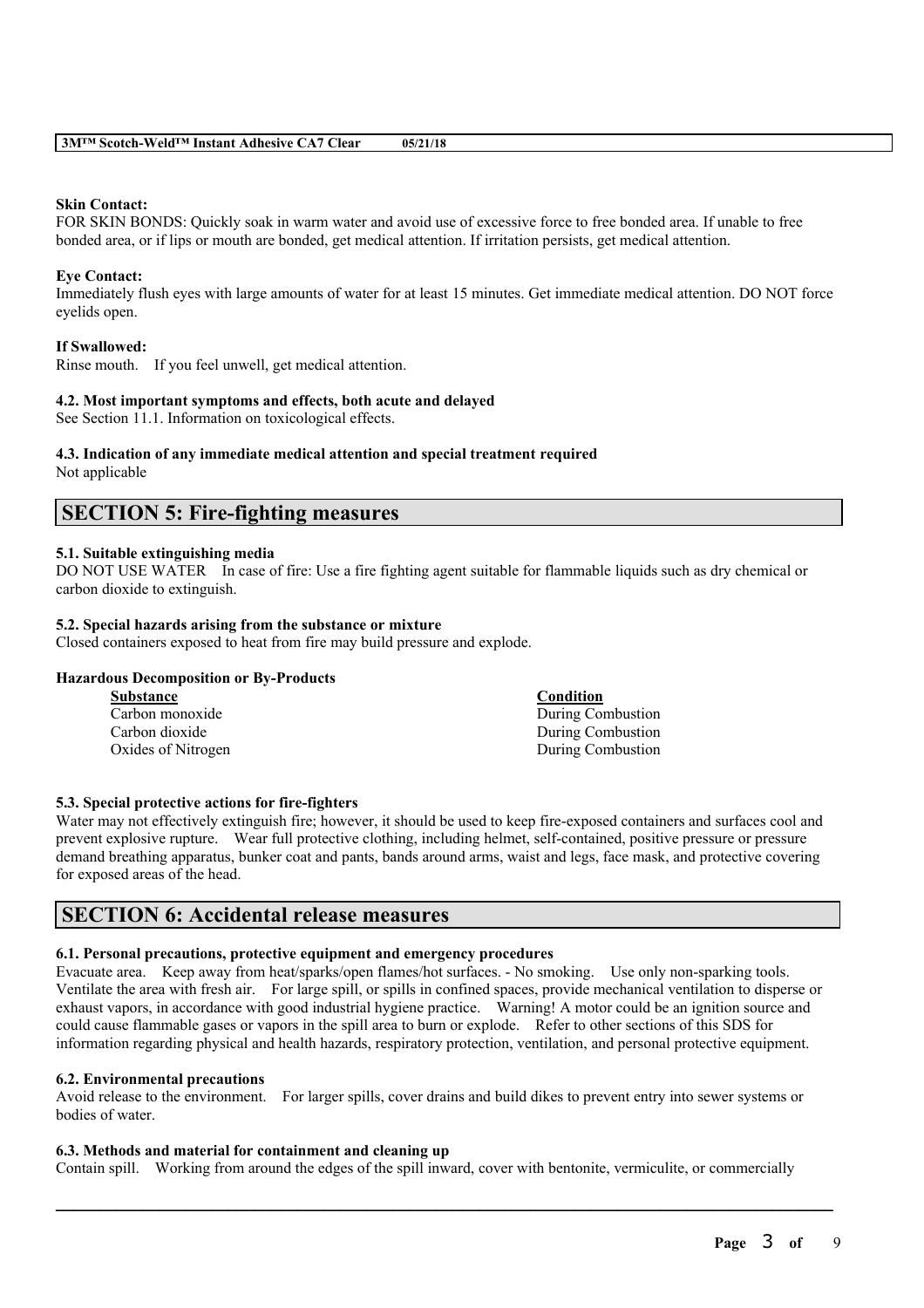| 3MTM Scotch-Weld™ Instant Adhesive CA7<br>' Clear | 05/21/18 |
|---------------------------------------------------|----------|
|                                                   |          |

available inorganic absorbent material. Mix in sufficient absorbent until it appears dry. Remember, adding an absorbent material does not remove a physical, health, or environmental hazard. Collect as much of the spilled material as possible using non-sparking tools. Place in a closed container approved for transportation by appropriate authorities. Clean up residue with an appropriate solvent selected by a qualified and authorized person. Ventilate the area with fresh air. Read and follow safety precautions on the solvent label and SDS. Seal the container. Dispose of collected material as soon as possible in accordance with applicable local/regional/national/international regulations.

# **SECTION 7: Handling and storage**

## **7.1. Precautions for safe handling**

For industrial or professional use only. Keep away from heat/sparks/open flames/hot surfaces. - No smoking. Avoid breathing dust/fume/gas/mist/vapors/spray. Do not get in eyes, on skin, or on clothing. Do not eat, drink or smoke when using this product. Wash thoroughly after handling. Contaminated work clothing should not be allowed out of the workplace. Avoid release to the environment. Wash contaminated clothing before reuse. Avoid contact with oxidizing agents (eg. chlorine, chromic acid etc.)

## **7.2. Conditions for safe storage including any incompatibilities**

Store in a well-ventilated place. Keep container tightly closed. Keep cool. Store away from heat. Store away from acids. Store away from strong bases. Store away from oxidizing agents. Store away from amines.

# **SECTION 8: Exposure controls/personal protection**

## **8.1. Control parameters**

### **Occupational exposure limits**

If a component is disclosed in section 3 but does not appear in the table below, an occupational exposure limit is not available for the component.

| Ingredient                     | C.A.S. No. Agency |       | Limit tvpe                                             | <b>Additional Comments</b> |
|--------------------------------|-------------------|-------|--------------------------------------------------------|----------------------------|
| METHYL CYANOACRYLATE 1137-05-3 |                   | ACGIH | $\text{TWA}:0.2 \text{ ppm};\text{STEL}:1 \text{ ppm}$ | Dermal/Respiratory         |
|                                |                   |       |                                                        | l Sensitizer               |

ACGIH : American Conference of Governmental Industrial Hygienists

AIHA : American Industrial Hygiene Association

CMRG : Chemical Manufacturer's Recommended Guidelines

OSHA : United States Department of Labor - Occupational Safety and Health Administration

TWA: Time-Weighted-Average

STEL: Short Term Exposure Limit

CEIL: Ceiling

## **8.2. Exposure controls**

## **8.2.1. Engineering controls**

Use general dilution ventilation and/or local exhaust ventilation to control airborne exposures to below relevant Exposure Limits and/or control dust/fume/gas/mist/vapors/spray. If ventilation is not adequate, use respiratory protection equipment.

## **8.2.2. Personal protective equipment (PPE)**

## **Eye/face protection**

Select and use eye/face protection to prevent contact based on the results of an exposure assessment. The following eye/face protection(s) are recommended:

Indirect Vented Goggles

## **Skin/hand protection**

Select and use gloves and/or protective clothing approved to relevant local standards to prevent skin contact based on the results of an exposure assessment. Selection should be based on use factors such as exposure levels, concentration of the substance or mixture, frequency and duration, physical challenges such as temperature extremes, and other use conditions.

 $\mathcal{L}_\mathcal{L} = \mathcal{L}_\mathcal{L} = \mathcal{L}_\mathcal{L} = \mathcal{L}_\mathcal{L} = \mathcal{L}_\mathcal{L} = \mathcal{L}_\mathcal{L} = \mathcal{L}_\mathcal{L} = \mathcal{L}_\mathcal{L} = \mathcal{L}_\mathcal{L} = \mathcal{L}_\mathcal{L} = \mathcal{L}_\mathcal{L} = \mathcal{L}_\mathcal{L} = \mathcal{L}_\mathcal{L} = \mathcal{L}_\mathcal{L} = \mathcal{L}_\mathcal{L} = \mathcal{L}_\mathcal{L} = \mathcal{L}_\mathcal{L}$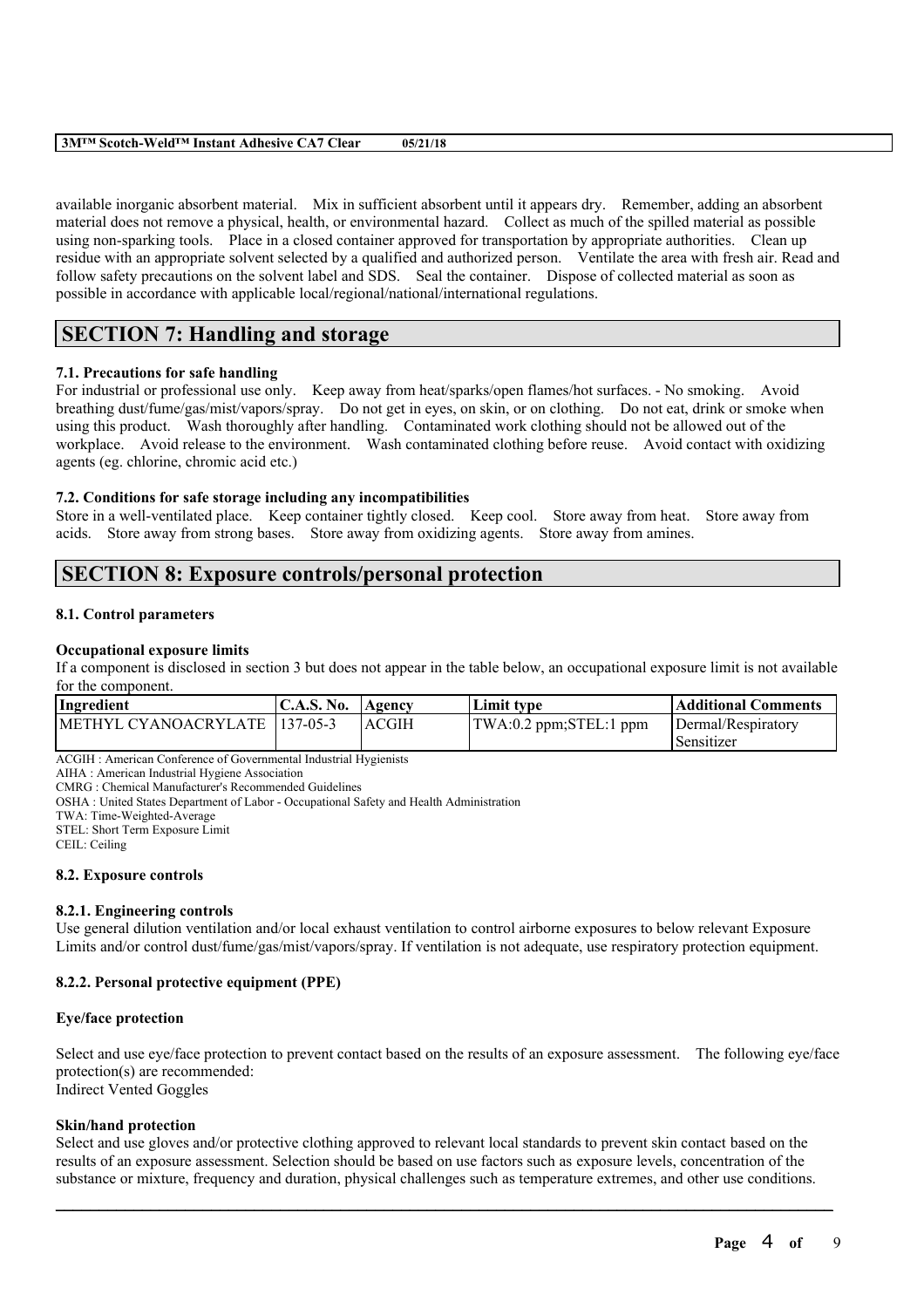#### **3M™ Scotch-Weld™ Instant Adhesive CA7 Clear 05/21/18**

Consult with your glove and/or protective clothing manufacturer for selection of appropriate compatible gloves/protective clothing. Do not wear cotton gloves.

Gloves made from the following material(s) are recommended: Neoprene Nitrile Rubber Natural Rubber

#### **Respiratory protection**

An exposure assessment may be needed to decide if a respirator is required. If a respirator is needed, use respirators as part of a full respiratory protection program. Based on the results of the exposure assessment, select from the following respirator type(s) to reduce inhalation exposure:

Half facepiece or full facepiece air-purifying respirator suitable for organic vapors and particulates

For questions about suitability for a specific application, consult with your respirator manufacturer.

# **SECTION 9: Physical and chemical properties**

#### **9.1. Information on basic physical and chemical properties**

| <b>General Physical Form:</b>             | Liquid                                         |  |
|-------------------------------------------|------------------------------------------------|--|
| <b>Specific Physical Form:</b>            | Thin Liquid                                    |  |
| Odor, Color, Grade:                       | clear, colorless, sharp irritating odor        |  |
| <b>Odor threshold</b>                     | No Data Available                              |  |
| pН                                        | Not Applicable                                 |  |
| <b>Melting point</b>                      | No Data Available                              |  |
| <b>Boiling Point</b>                      | 131 °F [ <i>Details:</i> CONDITIONS: @ 2mm Hg] |  |
| <b>Flash Point</b>                        | 176 °F [Test Method: Tagliabue Closed Cup]     |  |
| <b>Evaporation rate</b>                   | Not Applicable                                 |  |
| <b>Flammability (solid, gas)</b>          | Not Applicable                                 |  |
| <b>Flammable Limits(LEL)</b>              | No Data Available                              |  |
| <b>Flammable Limits(UEL)</b>              | No Data Available                              |  |
| <b>Vapor Pressure</b>                     | $\le$ =16 psia [@ 131 °F] [Details:MITS data]  |  |
| <b>Vapor Density</b>                      | 4.5 $[RefStd:AIR=1]$                           |  |
| <b>Density</b>                            | 1.05 g/ml [ $RefStd$ : WATER=1]                |  |
| <b>Specific Gravity</b>                   | 1.050 [Ref Std:WATER=1]                        |  |
| <b>Solubility in Water</b>                | N <sub>il</sub>                                |  |
| Solubility- non-water                     | No Data Available                              |  |
| Partition coefficient: n-octanol/water    | No Data Available                              |  |
| <b>Autoignition temperature</b>           | No Data Available                              |  |
| <b>Decomposition temperature</b>          | No Data Available                              |  |
| <b>Viscosity</b>                          | 15 - 40 centipoise                             |  |
| <b>Hazardous Air Pollutants</b>           | <= 0.5 % weight [Test Method: Calculated]      |  |
| <b>VOC Less H2O &amp; Exempt Solvents</b> | $\leq -6$ g/l                                  |  |
| <b>VOC Less H2O &amp; Exempt Solvents</b> | $\leq=0.6\%$                                   |  |

# **SECTION 10: Stability and reactivity**

#### **10.1. Reactivity**

This material may be reactive with certain agents under certain conditions - see the remaining headings in this section.

 $\mathcal{L}_\mathcal{L} = \mathcal{L}_\mathcal{L} = \mathcal{L}_\mathcal{L} = \mathcal{L}_\mathcal{L} = \mathcal{L}_\mathcal{L} = \mathcal{L}_\mathcal{L} = \mathcal{L}_\mathcal{L} = \mathcal{L}_\mathcal{L} = \mathcal{L}_\mathcal{L} = \mathcal{L}_\mathcal{L} = \mathcal{L}_\mathcal{L} = \mathcal{L}_\mathcal{L} = \mathcal{L}_\mathcal{L} = \mathcal{L}_\mathcal{L} = \mathcal{L}_\mathcal{L} = \mathcal{L}_\mathcal{L} = \mathcal{L}_\mathcal{L}$ 

#### **10.2. Chemical stability**

Stable.

#### **10.3. Possibility of hazardous reactions**

Hazardous polymerization may occur. May occur in large quantities only.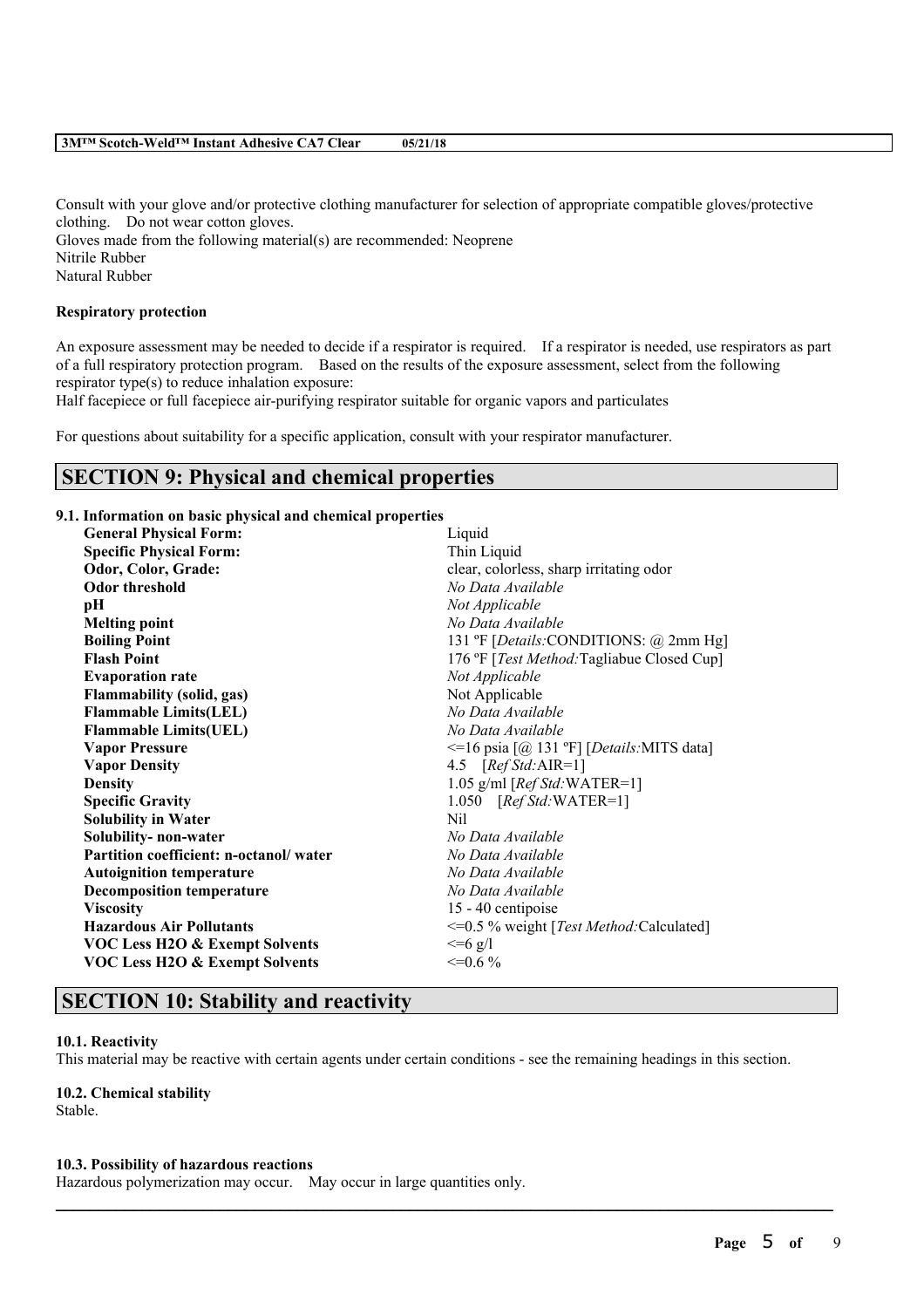**3M™ Scotch-Weld™ Instant Adhesive CA7 Clear 05/21/18**

**10.4. Conditions to avoid** Heat Sparks and/or flames

**10.5. Incompatible materials** Strong bases Amines

# **10.6. Hazardous decomposition products**

**Substance Condition** None known.

Refer to section 5.2 for hazardous decomposition products during combustion.

# **SECTION 11: Toxicological information**

The information below may not be consistent with the material classification in Section 2 if specific ingredient **classifications are mandated by a competent authority. In addition, toxicological data on ingredients may not be** reflected in the material classification and/or the signs and symptoms of exposure, because an ingredient may be present below the threshold for labeling, an ingredient may not be available for exposure, or the data may not be **relevant to the material as a whole.**

**11.1. Information on Toxicological effects**

**Signs and Symptoms of Exposure**

Based on test data and/or information on the components, this material may produce the following health effects:

## **Inhalation:**

Respiratory Tract Irritation: Signs/symptoms may include cough, sneezing, nasal discharge, headache, hoarseness, and nose and throat pain.

## **Skin Contact:**

Bonds skin rapidly.

Allergic Skin Reaction (non-photo induced): Signs/symptoms may include redness, swelling, blistering, and itching.

Contact through clothing may cause thermal burns.

## **Eye Contact:**

Bonds eyelids rapidly.

Moderate Eye Irritation: Signs/symptoms may include redness, swelling, pain, tearing, and blurred or hazy vision.

# **Ingestion:**

No known health effects.

# **Toxicological Data**

If a component is disclosed in section 3 but does not appear in a table below, either no data are available for that endpoint or the data are not sufficient for classification.

#### **Acute Toxicity**

| <b>Name</b> | ⊀oute | <b>Species</b> | 'alue |
|-------------|-------|----------------|-------|
|             |       |                |       |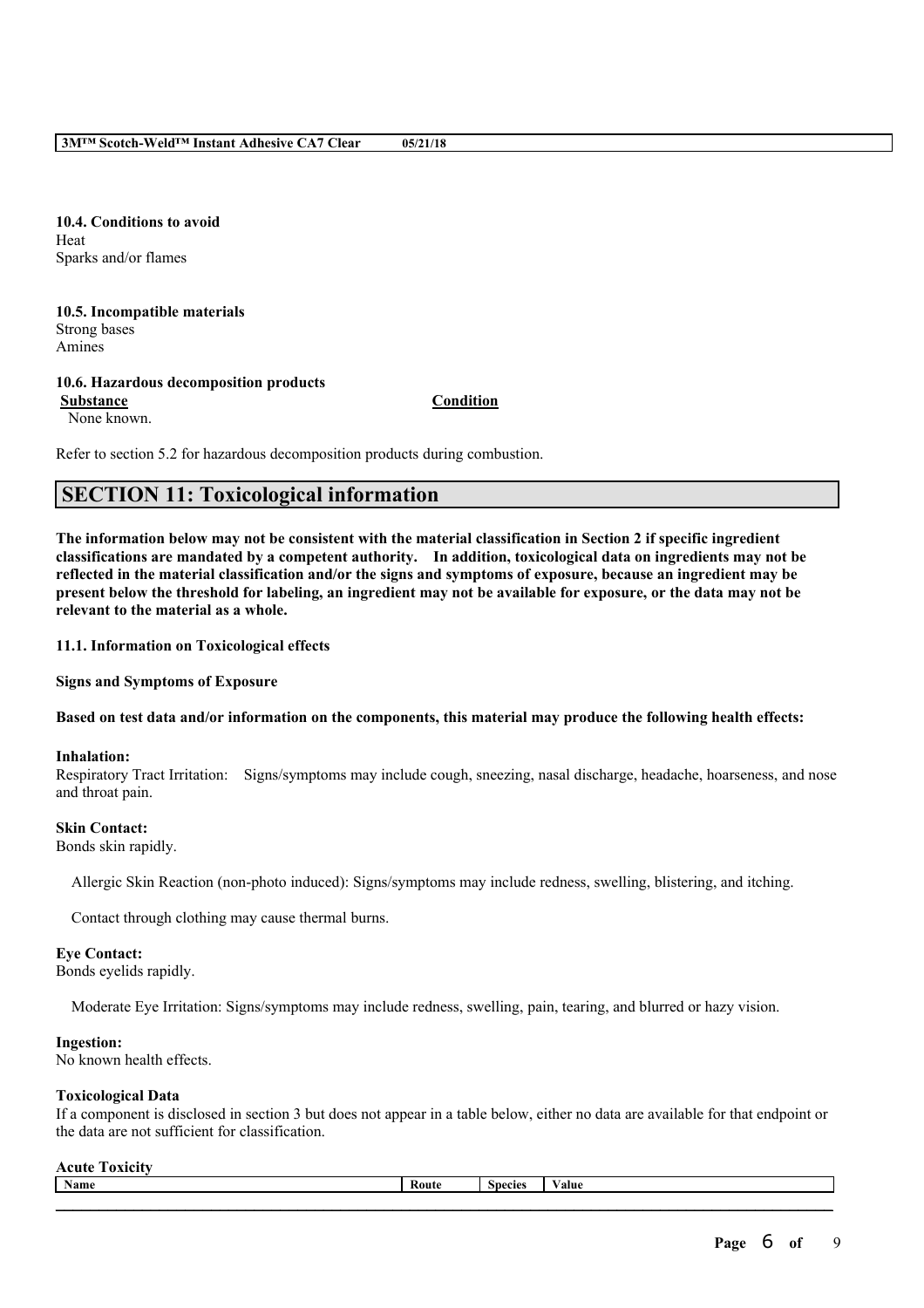#### **3M™ Scotch-Weld™ Instant Adhesive CA7 Clear 05/21/18**

| Overall product           | Ingestion |                          | No data available; calculated $ATE > 5,000$ mg/kg |
|---------------------------|-----------|--------------------------|---------------------------------------------------|
| METHYL CYANOACRYLATE      | Ingestion | Rat                      | $LD50 > 5,000$ mg/kg                              |
| METHYL CYANOACRYLATE      | Dermal    | similar<br>compoun<br>ds | LD50 estimated to be $> 5,000$ mg/kg              |
| POLY(METHYL METHACRYLATE) | Dermal    |                          | LD50 estimated to be $> 5,000$ mg/kg              |
| POLY(METHYL METHACRYLATE) | Ingestion | Rat                      | $LD50 > 5,000$ mg/kg                              |

 $ATE = acute$  toxicity estimate

#### **Skin Corrosion/Irritation**

| <b>Name</b>                           | <b>Species</b> | Value                     |
|---------------------------------------|----------------|---------------------------|
| METHYL CYANOACRYLATE                  | Rabbit         | No significant irritation |
| LY(METHYL METHACRYLATE)<br><b>POL</b> | Rabbit         | No significant irritation |

#### **Serious Eye Damage/Irritation**

| Name                      | <b>Species</b> | Value             |
|---------------------------|----------------|-------------------|
| METHYL CYANOACRYLATE      | Rabbit         | Moderate irritant |
| POLY(METHYL METHACRYLATE) | Rabbit         | Mild irritant     |

#### **Skin Sensitization**

| <b>.</b><br>Name                                                                                                                        | <b>Species</b> | 'alue                   |
|-----------------------------------------------------------------------------------------------------------------------------------------|----------------|-------------------------|
| <b>CONTRACT</b><br>$\alpha$<br><b>Contract Contract</b><br>ANI<br>ML<br>. .<br>$\Delta$<br>≖<br>.<br>,,,<br>71 L<br>$\mathbf{v}$<br>. . | Human          | ۰.<br>classified<br>Not |

#### **Respiratory Sensitization**

| Name                                                           | $\sim$<br><b>Species</b> | $\mathbf{v}$ $\mathbf{v}$<br>∨alue |
|----------------------------------------------------------------|--------------------------|------------------------------------|
| $X$ ANOACR $Y$ <sup>T</sup><br>LATE<br><b>ETHYL</b><br>МE<br>◡ | Human                    | Not classified                     |

#### **Germ Cell Mutagenicity**

For the component/components, either no data are currently available or the data are not sufficient for classification.

#### **Carcinogenicity**

For the component/components, either no data are currently available or the data are not sufficient for classification.

#### **Reproductive Toxicity**

#### **Reproductive and/or Developmental Effects**

For the component/components, either no data are currently available or the data are not sufficient for classification.

## **Target Organ(s)**

#### **Specific Target Organ Toxicity - single exposure**

| Name                 | Route      | Target Organ(s)        | Value                            | <b>Species</b> | <b>Test Result</b> | Exposure<br><b>Duration</b> |
|----------------------|------------|------------------------|----------------------------------|----------------|--------------------|-----------------------------|
|                      |            |                        |                                  |                |                    |                             |
| <b>METHYL</b>        | Inhalation | respiratory irritation | May cause respiratory irritation | Human          | <b>NOAEL Not</b>   |                             |
| <b>CYANOACRYLATE</b> |            |                        |                                  |                | available          |                             |

## **Specific Target Organ Toxicity - repeated exposure**

For the component/components, either no data are currently available or the data are not sufficient for classification.

### **Aspiration Hazard**

For the component/components, either no data are currently available or the data are not sufficient for classification.

## Please contact the address or phone number listed on the first page of the SDS for additional toxicological information **on this material and/or its components.**

 $\mathcal{L}_\mathcal{L} = \mathcal{L}_\mathcal{L} = \mathcal{L}_\mathcal{L} = \mathcal{L}_\mathcal{L} = \mathcal{L}_\mathcal{L} = \mathcal{L}_\mathcal{L} = \mathcal{L}_\mathcal{L} = \mathcal{L}_\mathcal{L} = \mathcal{L}_\mathcal{L} = \mathcal{L}_\mathcal{L} = \mathcal{L}_\mathcal{L} = \mathcal{L}_\mathcal{L} = \mathcal{L}_\mathcal{L} = \mathcal{L}_\mathcal{L} = \mathcal{L}_\mathcal{L} = \mathcal{L}_\mathcal{L} = \mathcal{L}_\mathcal{L}$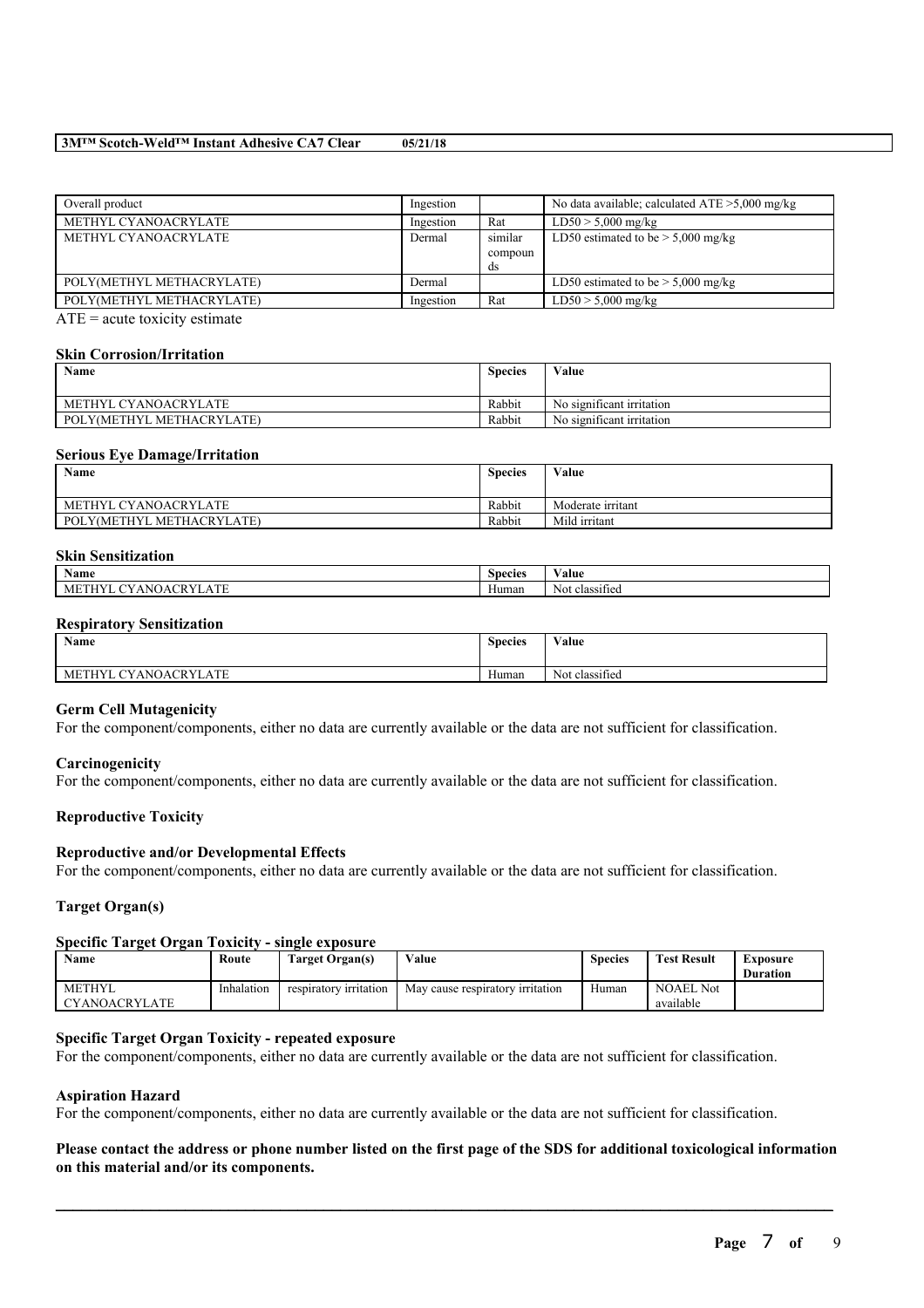# **SECTION 12: Ecological information**

# **Ecotoxicological information**

Please contact the address or phone number listed on the first page of the SDS for additional ecotoxicological information on this material and/or its components.

# **Chemical fate information**

Please contact the address or phone number listed on the first page of the SDS for additional chemical fate information on this material and/or its components.

# **SECTION 13: Disposal considerations**

# **13.1. Disposal methods**

Dispose of contents/ container in accordance with the local/regional/national/international regulations.

Dispose of completely cured (or polymerized) material in a permitted industrial waste facility. As a disposal alternative, incinerate uncured product in a permitted waste incineration facility. Proper destruction may require the use of additional fuel during incineration processes. If no other disposal options are available, waste product that has been completely cured or polymerized may be placed in a landfill properly designed for industrial waste. Empty drums/barrels/containers used for transporting and handling hazardous chemicals (chemical substances/mixtures/preparations classified as Hazardous as per applicable regulations) shall be considered, stored, treated  $\&$  disposed of as hazardous wastes unless otherwise defined by applicable waste regulations. Consult with the respective regulating authorities to determine the available treatment and disposal facilities.

# **EPA Hazardous Waste Number (RCRA):** Not regulated

# **SECTION 14: Transport Information**

For Transport Information, please visit http://3M.com/Transportinfo or call 1-800-364-3577 or 651-737-6501.

# **SECTION 15: Regulatory information**

# **15.1. US Federal Regulations**

Contact 3M for more information.

# **EPCRA 311/312 Hazard Classifications:**

**Physical Hazards**

Flammable (gases, aerosols, liquids, or solids)

# **Health Hazards**

Serious eye damage or eye irritation Specific target organ toxicity (single or repeated exposure)

# **15.2. State Regulations**

Contact 3M for more information.

# **15.3. Chemical Inventories**

The components of this product are in compliance with the chemical notification requirements of TSCA. All required components of this product are listed on the active portion of the TSCA Inventory.

 $\mathcal{L}_\mathcal{L} = \mathcal{L}_\mathcal{L} = \mathcal{L}_\mathcal{L} = \mathcal{L}_\mathcal{L} = \mathcal{L}_\mathcal{L} = \mathcal{L}_\mathcal{L} = \mathcal{L}_\mathcal{L} = \mathcal{L}_\mathcal{L} = \mathcal{L}_\mathcal{L} = \mathcal{L}_\mathcal{L} = \mathcal{L}_\mathcal{L} = \mathcal{L}_\mathcal{L} = \mathcal{L}_\mathcal{L} = \mathcal{L}_\mathcal{L} = \mathcal{L}_\mathcal{L} = \mathcal{L}_\mathcal{L} = \mathcal{L}_\mathcal{L}$ 

Contact 3M for more information.